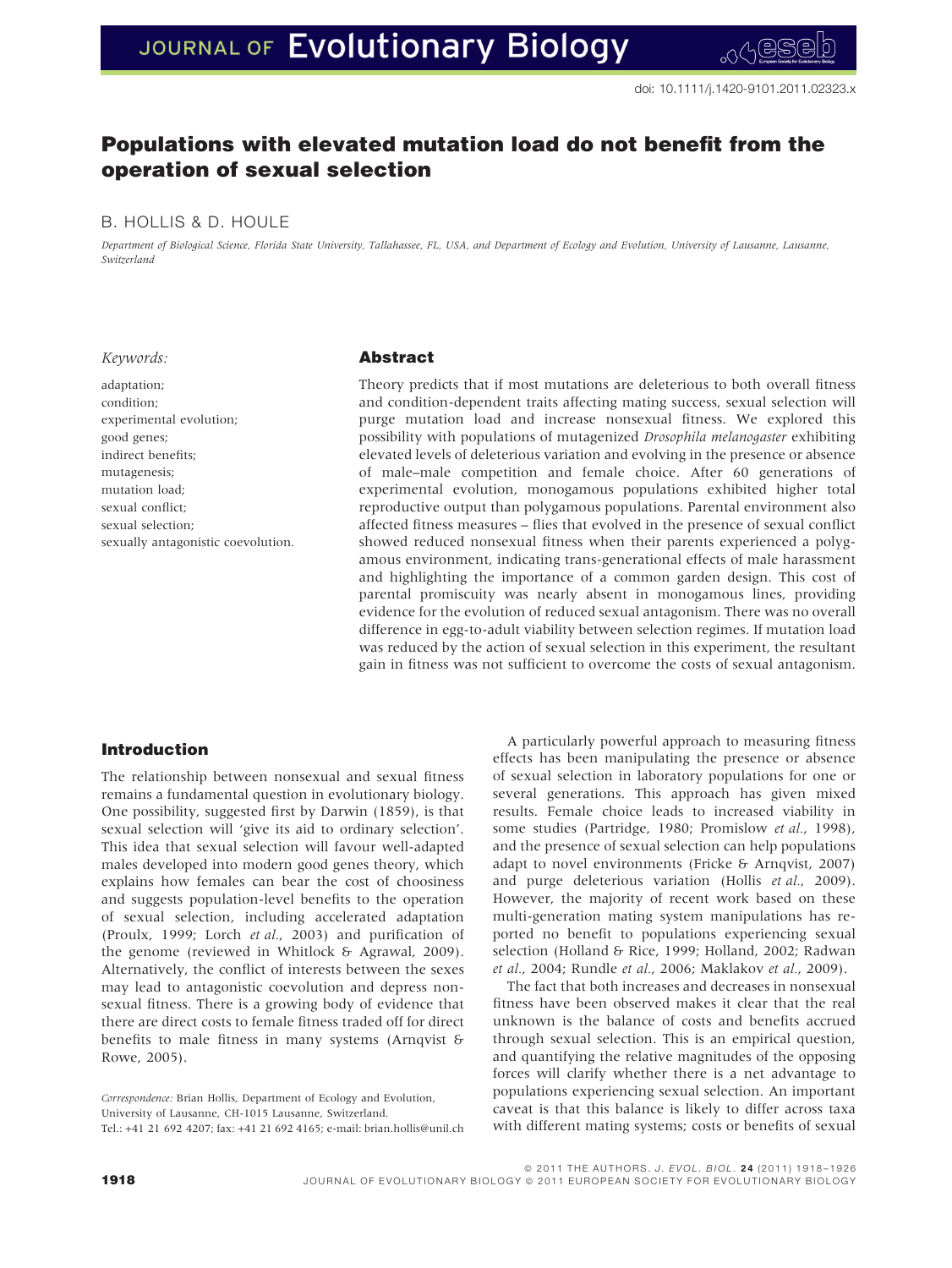selection determined for a population of promiscuous insects may not apply to, for example, a monogamous bird with parental care. Still, uncovering the pattern of antagonistic adaptations and indicators of genetic quality in any one system will go a long way towards strengthening our predictions across taxa.

The difficulty in establishing a clear picture is surprising, as we should expect the effects of sexual selection to be far-reaching. Sexual selection operates on more than just showy characters – indeed, whenever sexually selected traits are costly to produce, they should evolve to be an honest indicator of quality through the process of 'genic capture' (Rowe & Houle, 1996). As genetic variation for sexually selected traits is exhausted, theory predicts new variation will be recruited into building those traits. Through this process, much of the genome may become involved in the expression of sexually selected traits.

If sexual selection targets loci throughout the genome, it should amplify the effects of nonsexual selection and help to reduce genetic load. Few studies have directly tested whether this happens in populations. Radwan et al. (2004) relaxed nonsexual selection in bulb mite populations and found that the resultant decline in fecundity as deleterious mutations accumulated was not influenced by the presence of sexual selection. However, Radwan (2004) later found in a single-generation experiment that populations of irradiated bulb mites in which sexual selection operated showed elevated viability relative to populations where sexual selection was removed.

We addressed the question of whether or not sexual selection provides a benefit to populations with longterm experimental evolution of Drosophila melanogaster exhibiting increased levels of deleterious genetic variation. We did this by exposing flies to a mutagen and then manipulating the presence or absence of male–male competition and female choice. We then measured fitness components of flies from both mating treatments after 60 generations of experimental evolution, allowing us to observe any differences between treatments that evolved.

## Materials and methods

#### Fly stocks and rearing

The experiments were carried out with a long-term laboratory population (the IV population) that was initiated from about 200 wild D. melanogaster of each sex collected in Massachusetts in 1975 (Charlesworth & Charlesworth, 1985). The IV population is maintained at 25 °C in ten bottles on a 14-day schedule and a 12L : 12D cycle with mixing between bottles every generation. The population is extremely crowded, increasing mortality at all phases of the life cycle. Selection on development time is particularly strong, as there is only time for one generation in each cycle. Previous work has characterized selection in these populations (Houle & Rowe, 2003) and shown only a narrow window of time (approximately 2 days) in which any laid eggs will reach adulthood before the next transfer. A particular advantage of the IV population is that it has adapted to this same environment for over 750 generations, and so what constitutes fitness is well understood.

Fitness assays involving a competitor used a second laboratory population derived from the IV population that carries a recessive ebony mutation (IVe). The IVe population was established in 1992 after a spontaneous ebony mutation was repeatedly backcrossed into the larger IV population. IVe has been maintained in the laboratory for more than 350 generations and, because of their darker coloration, provide a competitive standard easily distinguished from flies in our experimental populations.

#### **Mutagenesis**

Approximately 1000 male and 1000 female virgins were collected from the base IV population. These flies were starved for a 12-h period and then placed for 12 h in vials with filter paper soaked in a solution of 2.5 mm ethyl methanesulphonate (EMS) in 1% sucrose. EMS is a potent mutagen that produces primarily single base pair changes (Ashburner, 1989), and past work has shown that lethal mutation rate elevated from seven-fold (Huang & Baker, 1976) to > 50-fold (Ohnishi, 1977) at this dose. Fitness effects at this dose are also well studied; Keightley & Ohnishi (1998) showed significant decreases in viability, fecundity, hatchability, developmental time, longevity and mating speed.

In order to directly estimate the amount of induced mutation in our experiment, a standard test for detecting induced lethal mutations was performed (Fig. 1). First, immediately after mutagenesis, 250 EMS-treated males were mated with 250 FM7 females. FM7 is a first



Fig. 1 Crossing scheme to detect recessive lethal mutations on chromosome I (the sex chromosome). The absence of wild-type males (indicated by the dashed box) implies a novel lethal mutation induced by mutagenesis.

ª 2011 THE AUTHORS. J. EVOL. BIOL. 2 4 (2011) 1918–1926

JOURNAL OF EVOLUTIONARY BIOLOGY ª 2011 EUROPEAN SOCIETY FOR EVOLUTIONARY BIOLOGY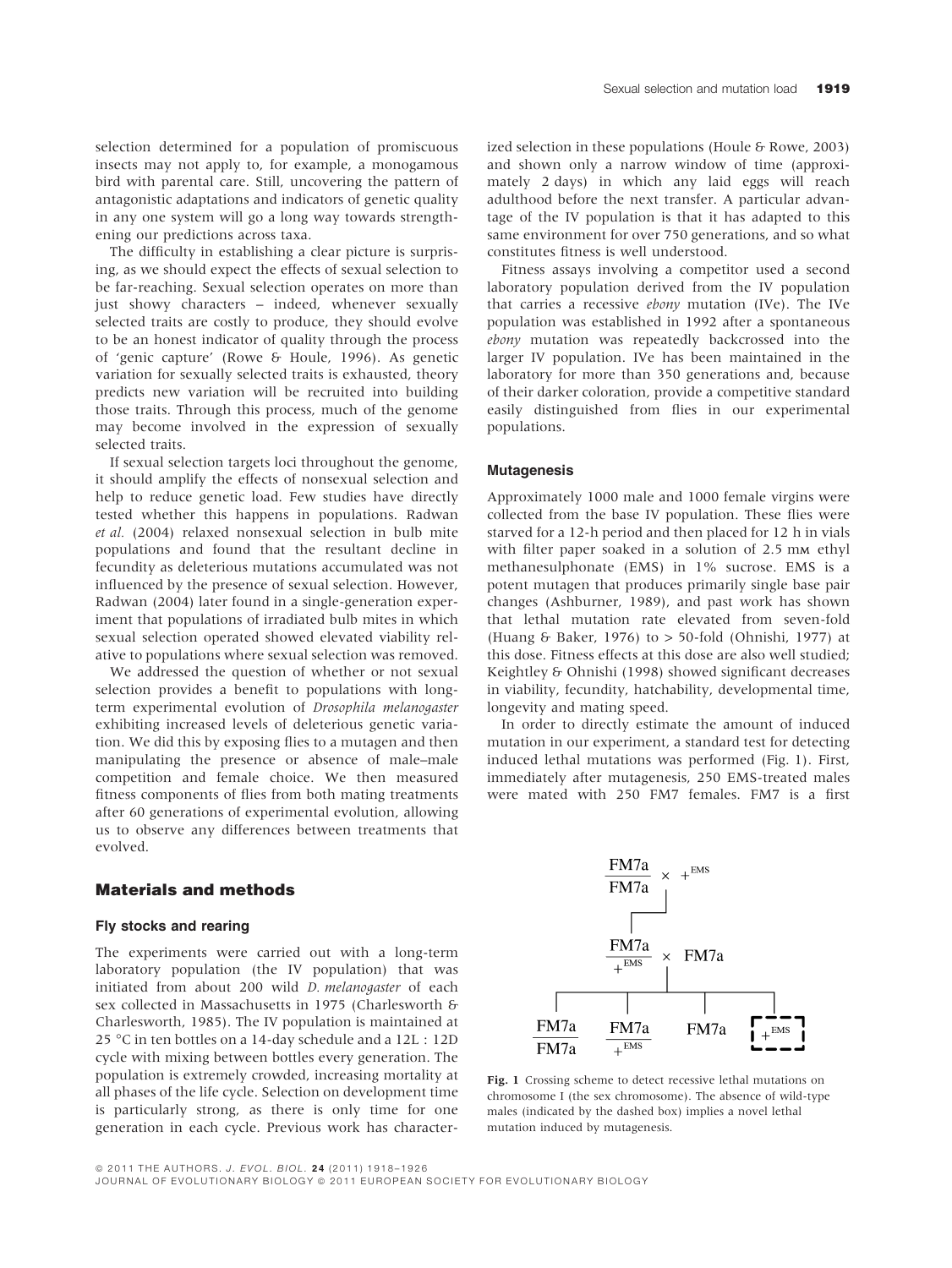chromosome (the sex chromosome) balancer that carries markers for yellow body coloration and white eyes and also prevents recombination, so the female progeny of these crosses received an FM7 chromosome from their mothers and an X chromosome from their mutagentreated fathers. To determine whether that X chromosome is lethal in homozygous state, the female offspring of this cross were crossed again to FM7 males. All male offspring from this cross were then collected and scored for phenotypically yellow body and white eyes. If the X chromosome treated with EMS carried a lethal mutation, all males had a yellow body and white eyes and no wildtype males emerged from the cross. As a control, 80 untreated males were crossed in the same manner.

#### Measuring fitness deficits of mutagenized flies

In order to assess the initial fitness deficits of the mutagenized flies from which our experimental populations would be drawn, three different assays were performed one generation after mutagenesis. Competitive egg-to-adult viability was measured by placing groups of 50 eggs from either the mutagenized population or our IV control population into bottles in which 50 IVe females had been laying eggs for 12 h. IVe females were then returned to these bottles and continued laying eggs for the next 2 days, creating intense competition between IVe larvae and the larvae of interest. All eclosing flies were collected from day 9–14, and the number of the 50 transferred eggs reaching adulthood was scored.

Fecundity was measured by placing groups of 3-dayold virgin males and females into vials (three males, three females) and counting the number of eggs laid during a 12-h light period. These groups were transferred to holding vials overnight and in the morning placed into fresh vials for another 12 h of egg-laying. This was repeated once more, so that each group of flies' eggs was counted across three consecutive broods, and the total number of eggs laid was used as a measure of fecundity.

Male mating success of control and mutagenized flies was measured by placing five virgin males of interest with five IVe virgin females and five IVe virgin male competitors. After 2 days, all of the flies from these vials were discarded. Offspring emerging from days 9–14 were collected, and the proportion of each brood that was phenotypically wild type (as opposed to ebony-bodied) was used as a measure of male mating success.

#### Beginning the experiment

After one generation of mass breeding, the mutagenized IV population was subdivided into six replicate populations, each initiated from 100 virgin males and 100 virgin females. Three of these replicates experienced sexual selection (the polygamous mating system or S+) for the remainder of the experiment and three did not (the monogamous mating system or  $S-$ ). Replicate numbers

1, 2 and 3 were arbitrarily assigned within each treatment.

#### Manipulation of sexual selection

In order to enforce monogamy in S- populations, each generation virgin females were randomly paired with one virgin male apiece and allowed to spend 2 days mating in these interaction vials. In contrast, in S+ populations, groups of five virgin females were combined with groups of five virgin males in vials and also allowed to spend 2 days mating. In both  $S-$  and  $S+$  treatments, several extra interaction vials were made each generation to make up for any mortality.

After 2 days of opportunity for sexual selection, males from both treatments were discarded as were the interaction vials. Females from each replicate were placed into two bottles, 50 females per bottle. The mated females spent the next 3 days laying eggs in these bottles before also being discarded. These bottles were the source of the next generation's flies. This transfer of females to bottles for egg-laying (in the absence of males) helps to confine our manipulation to pre- and postcopulatory sexual selection while equalizing nonsexual selection across treatments. Nine or ten days after the initial set-up of these bottles, virgin collections began and continued until enough flies were collected to begin the next generation. These virgins were then passed back through the experimental treatment.

#### Measuring net reproductive rate

Net reproductive rate of  $S-$  and  $S+$  populations was measured after 60 generations of experimental evolution. Prior to measurement, all experimental populations experienced two generations of a monogamous mating environment in order to remove any effects of antagonism between the sexes that persisted across generations.

Groups of three virgin females and three virgin males (all 3 days old) from each replicate population were placed in vials ( $n = 30$  vials per replicate population). These flies were allowed to mate and deposit eggs continuously for 3 days before being discarded. The total number of flies produced by these vials represented net reproductive output.

#### Measuring fecundity and egg-to-adult viability

Fecundity and egg-to-adult viability of S- and S+ populations were also measured after 60 generations of experimental evolution. Preliminary measures during the course of experimental evolution had suggested a fecundity deficit in polygamous populations. The measured flies in these early estimates were collected directly from the population bottles, leaving open the possibility that trans-generational effects of polygamous and monogamous mating environments influenced our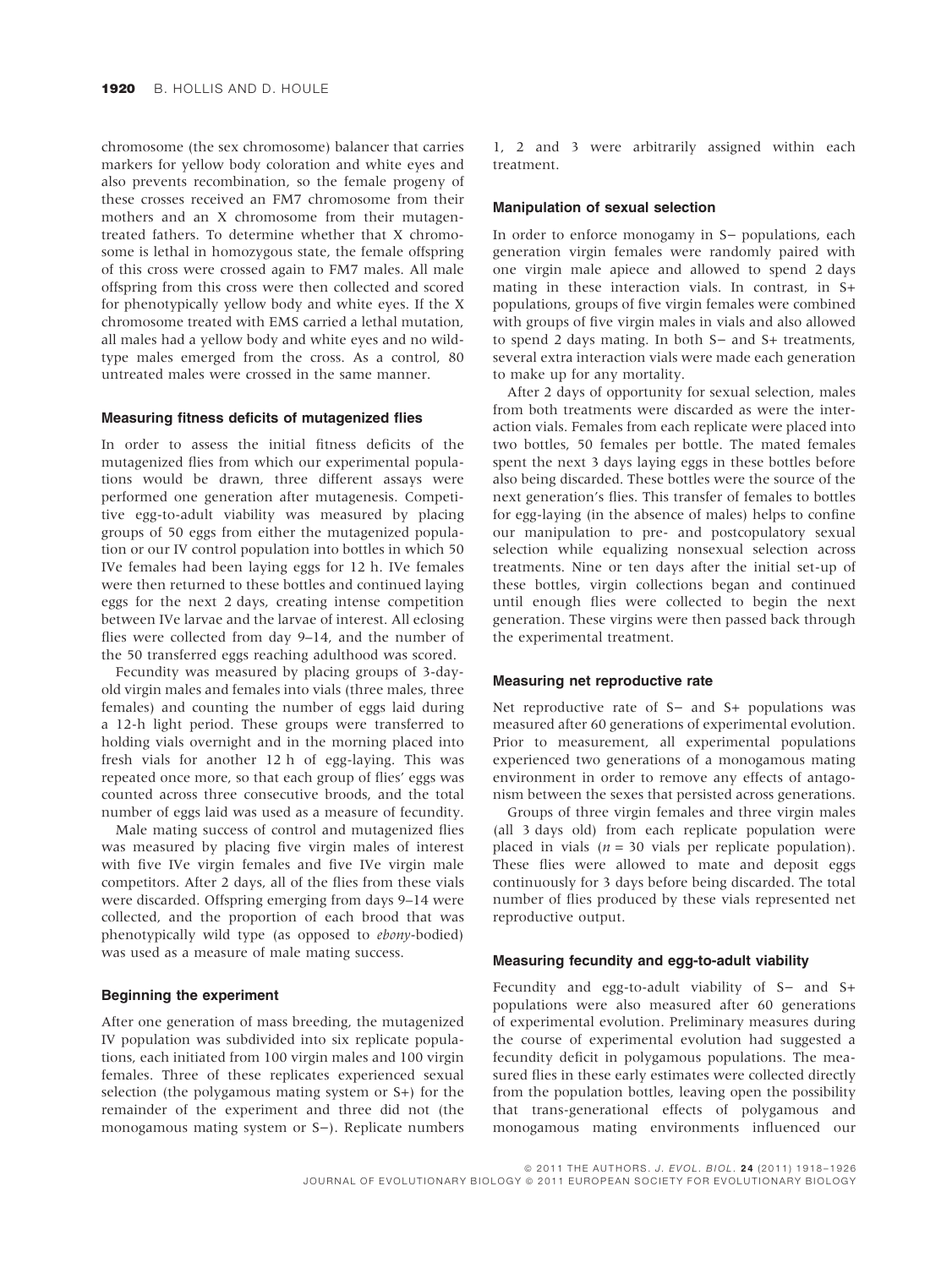measures. In order to control for this, all experimental populations were simultaneously reared under both mating treatments for one generation before components of fitness were measured.

Groups of three virgin females and three virgin males (all 3 days old) from each replicate population were placed in vials for three consecutive 12-h light cycles as in the original fecundity assay of the mutagenized population ( $\overline{n}$  = 41 groups in the 12 replicate/parental mating environment combinations). Fecundity was measured as the number of eggs laid by each group of flies across these three broods. Egg-to-adult viability was determined by the proportion of these eggs that reached adulthood.

#### Statistical analysis

The fitness effects of mutagenesis were evaluated using a linear model with treatment (mutagenized or control) as a fixed effect. For the experimental evolution results, a generalized linear mixed model was fit using PROC GLIMMIX in SAS<sup>ª</sup> version 9.1 (SAS Institute, 2003). Because parental environment was controlled (two generations of monogamy), the analysis of net reproductive rate included only the fixed effect of mating treatment and random replicate effects.

Measures of fecundity and egg-to-adult viability were each modelled with mating treatment and parental mating system as fixed effects and replicate as a random effect. For the egg-to-adult viability data, where the measure obtained was a proportion, egg number was also included as a covariate because density is an important determinant of the proportion of flies reaching adulthood in a vial.

#### Results

#### **Mutagenesis**

Our mutagenized flies experienced a lethal mutation rate of 0.152 (29 of 191 successful crosses resulted in no male offspring carrying the mutagenized first chromosome). There were no lethals detected in control crosses. Estimates of the spontaneous lethal mutation rate for the first chromosome vary between 0.001 and 0.003. Woodruff et al. (1983), summarizing the results of many studies, give a best estimate of 0.0016. At this spontaneous lethal rate, our mutagenesis treatment was roughly equivalent to 95 generations of spontaneous mutation accumulation.

Estimates of the fitness deficits for mutagenized flies are shown in Fig. 2. Egg-to-adult viability in the presence of a standardized competitor (IVe) was significantly higher in control populations  $(37.50 \pm 1.06)$  flies) than in the mutagenized population  $(31.58 \pm 1.33)$  flies) (Fig. 2a,  $F = 12.16$ , d.f. = 1, 22,  $P < 0.01$ ). Fecundity, however, was not different between populations, with



Fig. 2 Fitness estimates for mutagenized and control populations. Mutagenized flies exhibited reduced competitive egg-to-adult viability (a) but were not significantly different than the control population in measures of (b) fecundity and (c) competitive mating success.

control flies laying  $122.08 \pm 4.29$  eggs and mutagenized flies laying  $125.36 \pm 3.32$  eggs (Fig. 2b,  $F = 0.37$ , d.f. = 1, 98,  $P = 0.55$ ).

Male mating success appeared reduced in the mutagenized population relative to the control, with mutagenized flies securing approximately half of an IVe female's brood  $(0.51 \pm 0.04)$  whereas control flies sired a larger proportion in our trials ( $0.58 \pm 0.03$ ), but this difference was not significant (Fig. 2c,  $F = 2.20$ , d.f. = 1, 83,  $P = 0.12$ .

JOURNAL OF EVOLUTIONARY BIOLOGY @ 2011 EUROPEAN SOCIETY FOR EVOLUTIONARY BIOLOGY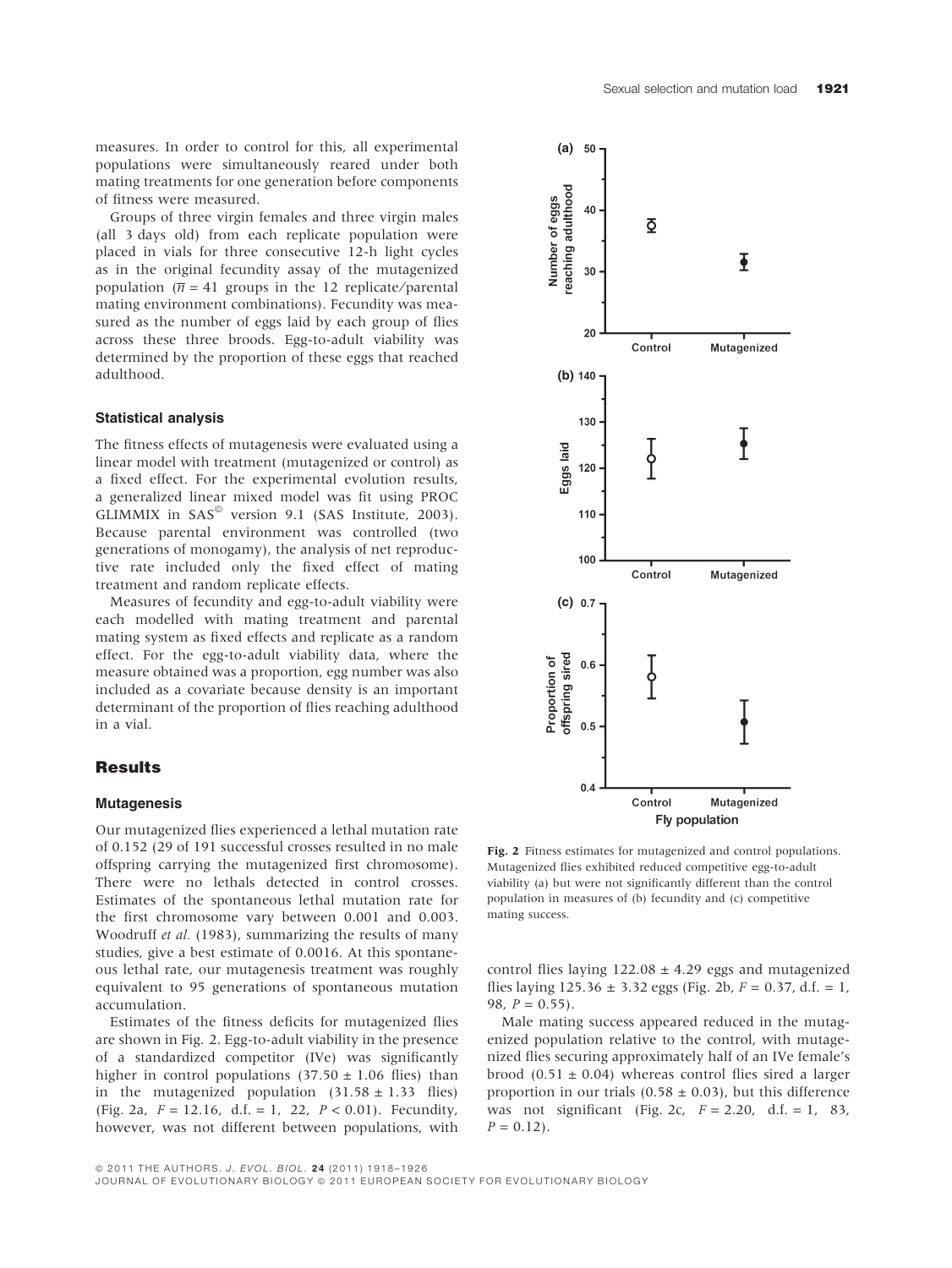#### Experimental evolution

We measured fitness after 60 generations of mating system manipulation and two generations of monogamy (net reproductive rate) or one generation of rearing all populations in both mating environments (fecundity and egg-to-adult viability). Results of the statistical analysis of fitness measures are summarized in Table 1.

Net reproductive output after two generations of monogamous rearing was significantly higher in the Streatment  $(126.59 \pm 2.16$  flies) than in the S+ treatment  $(117.60 \pm 2.17)$  flies) (Fig. 3). This productivity assay is similar to the rearing protocol over the course of experimental evolution, with competition between adult flies extending several days and a high density of eggs and developing larvae.

Total fecundity – the sum of all eggs laid across three consecutive broods – was not significantly different between selection treatments. The mating environment of parents of measured flies did matter, however (Fig. 4a). This effect of parental rearing environment also differed between mating treatments (marginally significant, Table 1), with S+ flies showing a marked decline in the number of eggs laid if their parents experienced a polygamous mating environment  $(125.49 \pm 6.86)$  vs. a monogamous parental mating environment (140.23  $\pm$  7.23). S- flies showed the opposite pattern  $(125.80 \pm 7.04 \text{ with monogamous parents})$ and  $129.76 \pm 6.64$  with polygamous parents), indicating reduced costs of sexual interactions in monogamous populations. There was also a significant brood effect, with all lines laying more eggs in the first 12-h window than in either of the later two laying periods (Fig. 4b). Lines from the  $S+$  and  $S-$  treatments showed a different pattern of decline in the experiment (mating treat-

Table 1 Results of mixed model analysis testing the effects of sexual selection on experimental populations' (a) net reproductive rate, (b) fecundity and (c) egg-to-adult viability.

| Source                                      | d.f.   | F      | P       |
|---------------------------------------------|--------|--------|---------|
| (a) Net reproductive rate                   |        |        |         |
| Mating system (S+ vs. S-)                   | 1.4    | 8.62   | 0.043   |
| (b) Fecundity                               |        |        |         |
| Mating system $(S - vs. S+)$                | 1.4    | 0.12   | 0.751   |
| Parental environment (S- vs. S+)            | 1.4    | 8.38   | 0.044   |
| Mating system $\times$ parental environment | 1.4    | 6.74   | 0.060   |
| <b>Brood</b>                                | 2.8    | 214.15 | < 0.001 |
| Mating system $\times$ brood                | 2, 8   | 14.06  | 0.002   |
| (c) Egg-to-adult viability                  |        |        |         |
| Mating system (S+ vs. S-)                   | 1, 4   | 0.50   | 0.520   |
| Parental environment (S- vs. S+)            | 1.4    | 0.75   | 0.435   |
| Mating system $\times$ parental environment | 1.4    | 3.13   | 0.151   |
| <b>Brood</b>                                | 2.8    | 5.26   | 0.035   |
| Mating system $\times$ brood                | 2.8    | 7.12   | 0.017   |
| Eggs                                        | 1.1424 | 14.20  | < 0.001 |



Fig. 3 Net reproductive rate after 60 generations of experimental evolution and two consecutive generations of monogamous rearing.

ment  $\times$  brood interaction in Table 1) with S+ fecundity dropping more quickly (48% decline from first to second brood if parents were monogamous, 46% decline if parents were polygamous) than  $S-$  fecundity (29%) decline with monogamous parents, 34% decline if parents were polygamous).

Egg-to-adult viability followed a generally similar pattern to the fecundity results. There was no significant difference between S- and S+ treatments in overall eggto-adult viability, and there was no significant effect of the parental mating environment (Fig. 5a). As with the fecundity measures, egg-to-adult viability decreased in the S+ treatment when parents of assay flies were reared in a polygamous environment  $(76.4 \pm 2.6\%$  of eggs reaching adulthood) vs. parents reared in a monogamous environment (79.7  $\pm$  2.4% of eggs reaching adulthood) but stayed relatively constant in the S- treatment  $(80.4 \pm 2.3\% \text{ vs. } 80.1 \pm 2.4\%)$ . Unlike for the fecundity measures, however, this mating treatment  $\times$  parental environment interaction was not significant. In addition to an effect of brood number and egg density on egg-toadult viability, there was a mating treatment  $\times$  brood interaction (Table 1) where the  $S-$  treatment showed increased egg-to-adult viability in later broods whereas S+ egg-to-adult viability remained relatively constant (Fig. 5b).

# **Discussion**

The multitude of predictions about sexual selection's potential benefits to populations – increased average nonsexual fitness, accelerated adaptation, purified genomes and an alleviated cost of sexual reproduction – are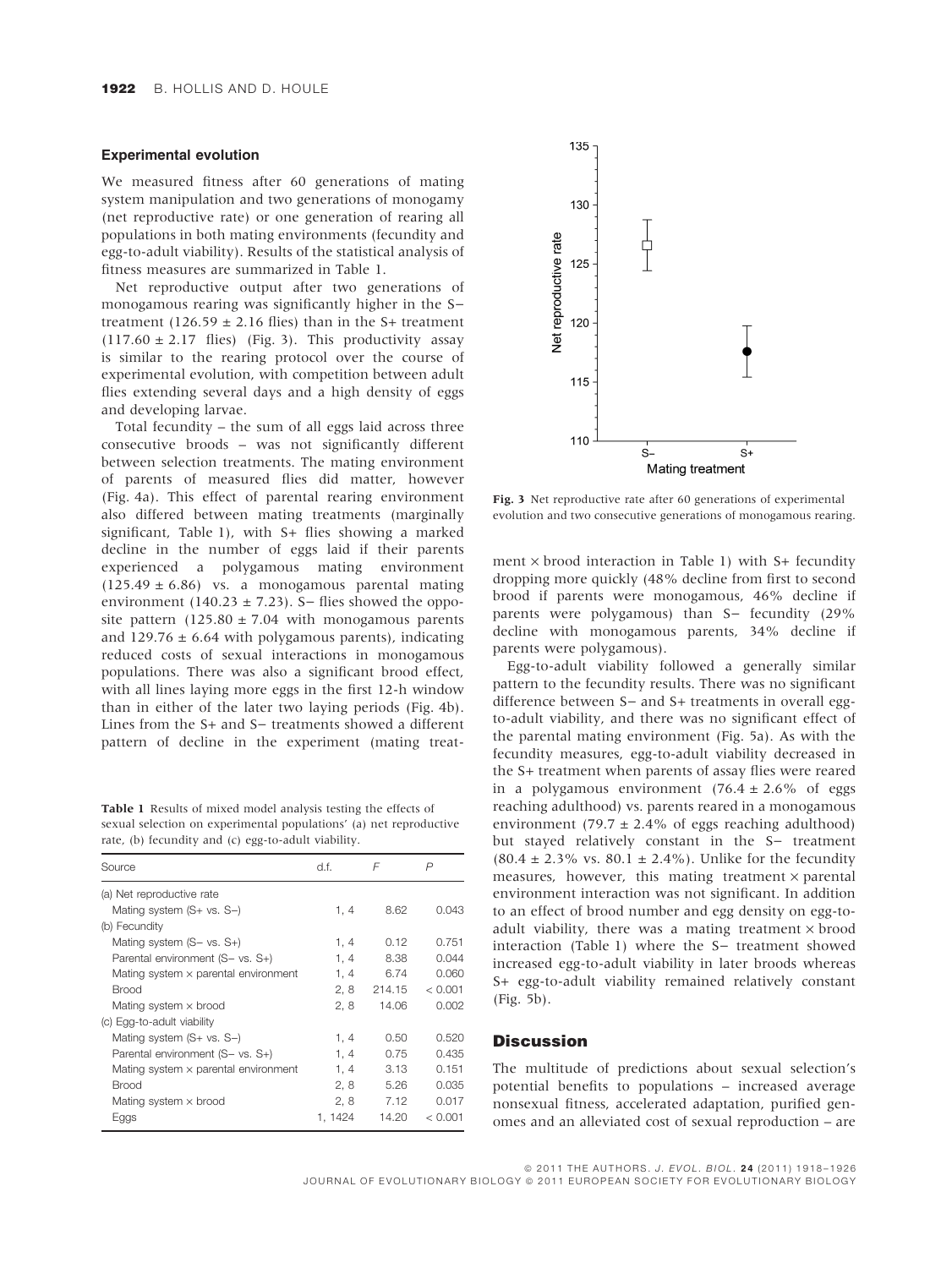

Fig. 4 Fecundity of  $S+$  and  $S-$  lines after 60 generations of experimental evolution when the parents of assay flies were reared in either monogamy or polygamy. (a) Total fecundity over three sequential broods. (b) Fecundity of evolved lines when parents were monogamous, by brood. (c) Fecundity of evolved lines when parents were polygamous, by brood.

intuitively appealing because they offer an explanation for why females might bear the costs of being choosy. Also, because of the strong theoretical foundation behind 'good genes' thinking and evidence for the benefits of sexual selection in manipulated populations (Fricke & Arnqvist, 2007; Hollis et al., 2009), these predictions are not easily dismissed. The main result of the experiment reported here is clear: even when substantial deleterious variation



Fig. 5 Egg-to-adult viability of  $S+$  and  $S-$  lines after 60 generations of experimental evolution when the parents of assay flies were reared in either monogamy or polygamy. (a) Total egg-to-adult viability over three sequential broods. (b) Egg-to-adult viability of evolved lines when parents were monogamous, by brood. (c) Egg-to-adult viability of evolved lines when parents were polygamous, by brood.

is present in a laboratory population of D. melanogaster, any benefits conferred by the operation of sexual selection are outweighed by its costs.

In our measures of components of fitness, there was no overall effect of mating treatment on either fecundity or egg-to-adult viability. However, there was a significant decline in fecundity for S+ lines if parents were polygamous, and this decline was absent in S- lines.

ª 2011 THE AUTHORS. J. EVOL. BIOL. 2 4 (2011) 1918–1926

JOURNAL OF EVOLUTIONARY BIOLOGY @ 2011 EUROPEAN SOCIETY FOR EVOLUTIONARY BIOLOGY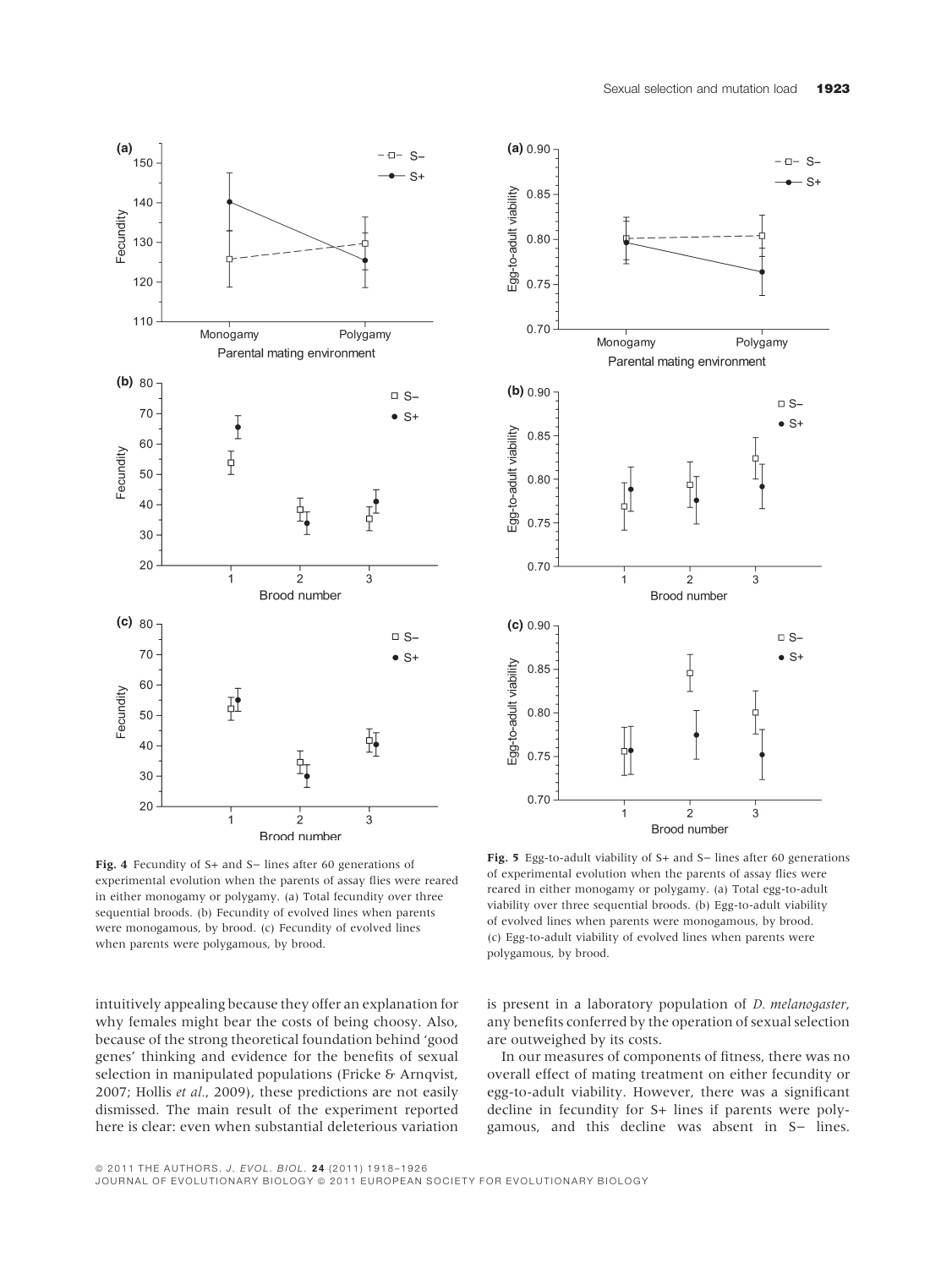Egg-to-adult viability showed a similar but nonsignificant trend. This indicates trans-generational effects of the mating environment of assayed flies' parents on measures of fitness, a phenomenon that has been reported in other invertebrates (Bernasconi & Keller, 2001; Tregenza et al., 2003; Kozielska et al., 2004). Making any comparison between treatments without controlling for these parental effects is a major problem that renders the findings of several studies (e.g. Rundle et al., 2006 and Fricke & Arnqvist, 2007) difficult to interpret.

In addition to the trans-generational costs of sexual antagonism to components of fitness, there is also evidence for within-generation costs. Fecundity of S+ flies declines more sharply in later broods than does the fecundity of S- flies. There is also a significant difference between the treatments in the change in egg-to-adult viability across broods. Viability increases in later broods of S– flies while staying relatively constant in S+ flies. These results are consistent with the marked difference between treatments in our net reproductive rate assay, as this harsher environment compounds effects of antagonism between the sexes. The detectable difference between treatments in net reproductive rate after 60 generations of experimental evolution but not individual components of fitness highlights the context-sensitivity of fitness measures and also the inherent difficulties of estimating absolute fitness from individual components.

The likely explanation for increased reproductive output in monogamous populations is the evolution of decreased manipulation of females by males. This is because the relaxation of competition for mating opportunities in the monogamy treatment and the ample 2-day window for mating relax selection on male competitive ability, whereas any costs of male persistence to female reproductive success must necessarily reduce male reproductive success.

The differing effects of parental polygamy (costly for evolved S+ lines but not for evolved S- lines), along with the greater reduction in measures of fitness in S+ lines across broods as they are housed with S+ males, all provide evidence for the evolution of reduced male harm in monogamous populations. This change in males either could be precopulatory, for example through less vigorous courtship and harassment of females, or could be occurring in a postcopulatory fashion, for example by reduced transfer of harmful male accessory gland proteins (ACPs). There is evidence that both pre- and post-copulatory events can increase male representation in future generations while simultaneously harming female reproductive success (Chapman et al., 1995; Linder & Rice, 2005; Stewart et al., 2005). Our results are consistent with postcopulatory male manipulation, as the role of many ACPs aligns with our data (e.g. increased egg-laying for only 1 day after mating, Herndon & Wolfner, 1995; a cost to mating for females, Chapman et al., 1995; Wigby & Chapman, 2005), and past work has shown the evolution of enlarged accessory glands in populations with elevated promiscuity (Crudgington et al., 2009).

Future research into the proximal mechanisms of changes in components of fitness after relaxation of sexual selection is likely to be informative, particularly in light of a similar pattern of reduced female fecundity detected in Drosophila pseudoobscura (Crudgington et al., 2010). One way to approach this question is with functional studies of ACPs (e.g. Mueller et al., 2008) or other sexually antagonistic traits coupled with genomewide sequence and expression analysis of experimentally evolved monogamous and polygamous populations.

Although our work makes it clear that in laboratory populations of D. melanogaster sexual selection depresses nonsexual fitness by imposing a sexual conflict load, a role for sexual selection in facilitating the purging of deleterious mutations remains plausible. It is possible that in polygamous populations sexual selection is cleansing the genome while males and females concurrently experience an ongoing sexual arms race. This may be difficult to detect in experimental evolution studies lasting only tens of generations. The experiment reported here has 'stacked the deck' in favour of picking up this adaptive signal in several ways. First, females have the opportunity to choose between males and remate, but their period of confinement with males is limited to 2 days. Also, unlike in similar studies with heavily maleskewed sex ratios, females in the polygamous treatments in this experiment experience an equal sex ratio during the mating phase. Finally, substantial deleterious variation was present in these populations at the outset. These factors taken together should amplify the potential for sexual selection to accelerate adaptation while reducing the effects of conflict, and yet no advantage to sexual selection is seen. It is worth noting, however, that in the one situation in our experiment in which the negative effects of the sexual arms race are reduced (the first brood of flies, before there has been extended opportunity for harm to females, and when parents were reared monogamously and trans-generational effects removed), S+ flies demonstrate dramatically higher fecundity than S-flies.

The potential benefits of sexual selection are expected to be persistent due to an unremitting supply of slightly deleterious mutations. It is possible that the mutations induced by mutagenesis in this study were highly deleterious and therefore purged completely by populations from both selection regimes before measurements of fitness were conducted at generation 60. This is unlikely, however, as a large body of work on EMS mutagenesis indicates that changes in trait values are caused by many mutations of small effect (Keightley & Ohnishi, 1998; Yang et al., 2001). For example, at the dose used in this study, the average homozygous effect of a single mutation on traits related to fitness is in the order of a few per cent (Keightley & Ohnishi, 1998). This suggests that the elevated mutation load in our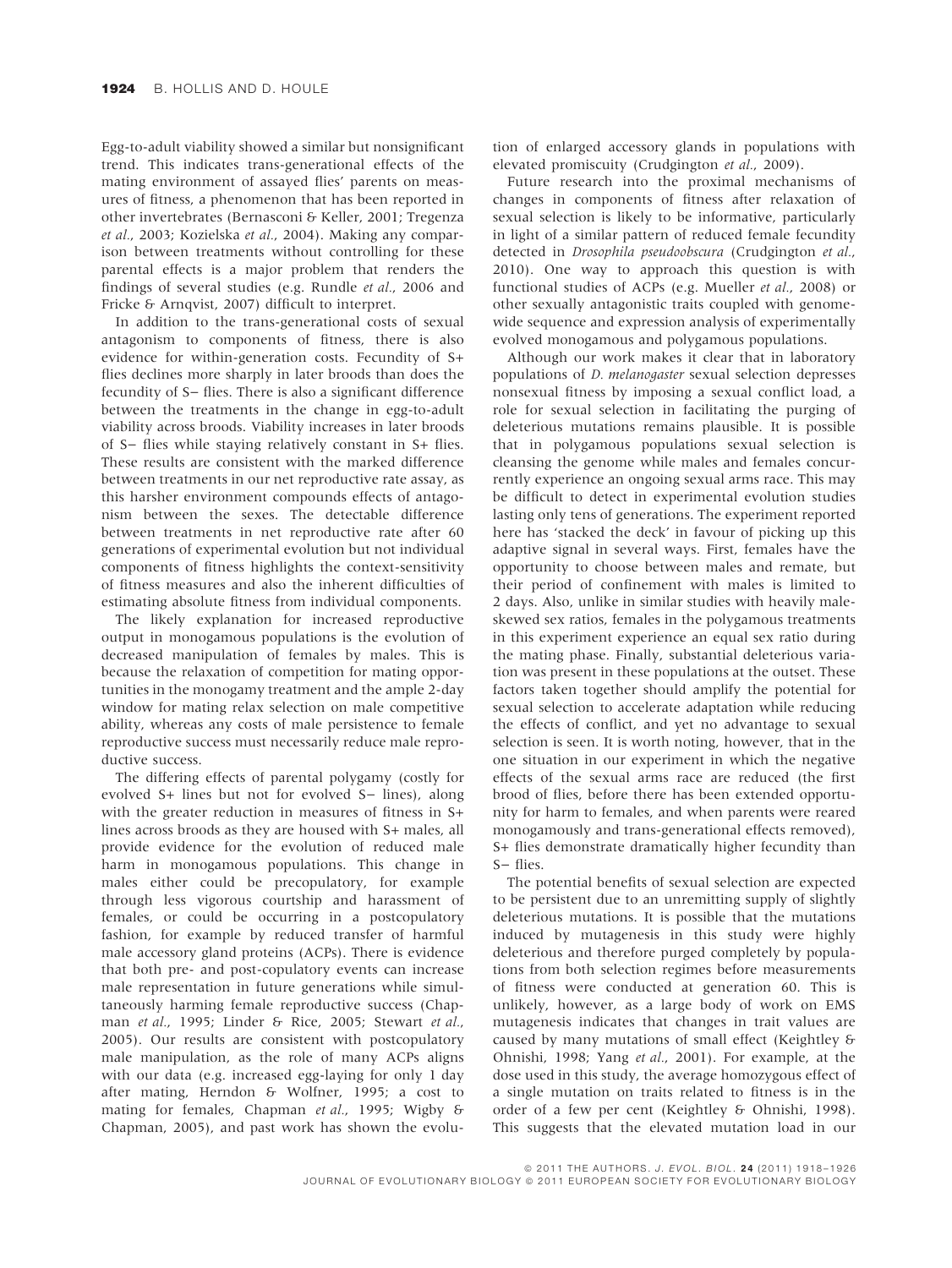EMS-treated fly populations was caused by many new mutations of small average effect, each present primarily in heterozygous state, and persisted beyond the completion of the experiment.

The opposite scenario, in which fitness was measured before the benefits of sexual selection could be detected, is more likely. As suggested by Whitlock & Agrawal (2009), populations experiencing sexual selection may benefit on a timescale ignored in all experimental evolution studies, including this one. In order to pick up any signal of purged mutation load, future work will need to either include ambitious long-term experiments in a system amenable to this (e.g. the yeast mating-type system, Rogers & Greig, 2009) or specifically target known deleterious variation.

#### Acknowledgments

We thank J.D. Aponte and F. Hollis for helping to maintain fly lines. J.D. Aponte, J. Dornell, S. Schwinn and J. Nye all provided tremendous assistance in the measurement of fitness. This research was supported by NSF DEB 0910281, NSF DEB 0129219 and NIH U54 RR021813.

## **References**

- Arnqvist, G. & Rowe, L. 2005. Sexual Conflict. Princeton University Press, Princeton, NJ.
- Ashburner, M. 1989. Drosophila: A Laboratory Manual. Cold Spring Harbor Laboratory, New York.
- Bernasconi, G. & Keller, L. 2001. Female polyandry affects their sons' reproductive success in the red flour beetle Tribolium castaneum. J. Evol. Biol. 14: 186–193.
- Chapman, T., Liddle, L.F., Kalb, J.M., Wolfner, M.F. & Partridge, L. 1995. Cost of mating in Drosophila melanogaster females is mediated by male accessory gland products. Nature 373: 241– 244
- Charlesworth, B. & Charlesworth, D. 1985. Genetic variation in recombination in Drosophila. I. Responses to selection and preliminary genetic analysis. Heredity 54: 71–83.
- Crudgington, H.S., Fellows, S., Badcock, N.S. & Snook, R.R. 2009. Experimental manipulation of sexual selection promotes greater male mating capacity but does not alter sperm investment. Evolution 63: 926–938.
- Crudgington, H.S., Fellows, S. & Snook, R.R. 2010. Increased opportunity for sexual conflict promotes harmful males with elevated courtship frequencies. J. Evol. Biol. 23: 440–446.

Darwin, C. 1859. On the Origin of Species. Murray, London.

- Fricke, C. & Arnqvist, G. 2007. Rapid adaptation to a novel host in a seed beetle (Callosobruchus maculates): the role of sexual selection. Evolution 61: 440-454.
- Herndon, L.A. & Wolfner, M.F. 1995. A Drosophila seminal fluid protein, Acp26Aa, stimulates egg laying in females for 1 day after mating. Proc. Natl. Acad. Sci. 92: 10114–10118.
- Holland, B. 2002. Sexual selection fails to promote adaptation to a new environment. Evolution 56: 721–730.
- Holland, B. & Rice, W.R. 1999. Experimental removal of sexual selection reverses intersexual antagonistic coevolution and

removes a reproductive load. Proc. Natl Acad. Sci. USA 96: 5083–5088.

- Hollis, B., Fierst, J.L. & Houle, D. 2009. Sexual selection accelerates the elimination of a deleterious mutant in Drosophila melanogaster. Evolution 63: 324–333.
- Houle, D. & Rowe, L. 2003. Natural selection in a bottle. Am. Nat.  $161: 50-67.$
- Huang, S.L. & Baker, B.S. 1976. The mutability of the Minute loci of Drosophila melanogaster with ethyl methanesulfonate. Mutat. Res. 34: 407–414.
- Keightley, P.D. & Ohnishi, O. 1998. EMS-induced polygenic mutation rates for nine quantitative characters in Drosophila melanogaster. Genetics 148: 753-766.
- Kozielska, M., Krzeminska, A. & Radwan, J. 2004. Good genes and the maternal effects of polyandry on offspring reproductive success in the bulb mite. Proc. Biol. Sci. 271: 165-170.
- Linder, J.E. & Rice, W.R. 2005. Natural selection and genetic variation for female resistance to harm from males. J. Evol. Biol. 18: 568–575.
- Lorch, P.D., Proulx, S., Rowe, L. & Day, T. 2003. Conditiondependent sexual selection can accelerate adaptation. Evol. Ecol. Res. 5: 867–881.
- Maklakov, A.A., Bonduriansky, R. & Brooks, R.C. 2009. Sex differences, sexual selection, and ageing: an experimental evolution approach. Evolution 63: 2491–2503.
- Mueller, J.L., Linklater, J.R., Ravi Ram, K., Chapman, T. & Wolfner, M.F. 2008. Targeted gene deletion and phenotypic analysis of the Drosophila melanogaster seminal fluid protease inhibitor Acp62F. Genetics 178: 1605–1614.
- Ohnishi, O. 1977. Spontaneous and ethyl methanesulfonate induced mutations controlling viability in Drosophila melanogaster. I. Recessive lethal mutations. Genetics 87: 519–527.
- Partridge, L. 1980. Mate choice increases a component of offspring fitness in fruit flies. Nature 283: 290–291.
- Promislow, D.L., Smith, E.A. & Pearse, L. 1998. Adult fitness consequences of sexual selection in Drosophila melanogaster. Proc. Natl Acad. Sci. USA 95: 10687–10692.
- Proulx, S.R. 1999. Mating systems and the evolution of niche breadth. Am. Nat. 154: 89–98.
- Radwan, J. 2004. Effectiveness of sexual selection in removing mutations induced with ionizing radiation. Ecol. Lett. 7: 1149– 1154.
- Radwan, J., Unrug, J., Śnigórska, K. & Gawrońska, K. 2004. Effectiveness of sexual selection in preventing fitness deterioration in bulb mite populations under relaxed natural selection. J. Evol. Biol. 17: 94–99.
- Rogers, D.W. & Greig, D. 2009. Experimental evolution of a sexually selected display in yeast. Proc. Biol. Sci. 276: 543-549.
- Rowe, L. & Houle, D. 1996. The lek paradox and the capture of genetic variance by condition-dependent traits. Proc. Biol. Sci. 263: 1415–1421.
- Rundle, H.D., Chenoweth, S.F. & Blows, M.W. 2006. The roles of natural and sexual selection during adaptation to a novel environment. Evolution 60: 2218–2225.
- SAS Institute Inc. 2003. The SAS System for Windows, Release 9.1. SAS Institute, Cary, NC.
- Stewart, A.D., Morrow, E.H. & Rice, W.R. 2005. Assessing putative interlocus sexual conflict in Drosophila melanogaster using experimental evolution. Proc. R. Soc. Lond. B 272: 2029– 2035.
- Tregenza, T., Wedell, N., Hosken, D.J. & Ward, P.I. 2003. Maternal effects on offspring depend on female mating pattern

ª 2011 THE AUTHORS. J. EVOL. BIOL. 2 4 (2011) 1918–1926

JOURNAL OF EVOLUTIONARY BIOLOGY @ 2011 EUROPEAN SOCIETY FOR EVOLUTIONARY BIOLOGY